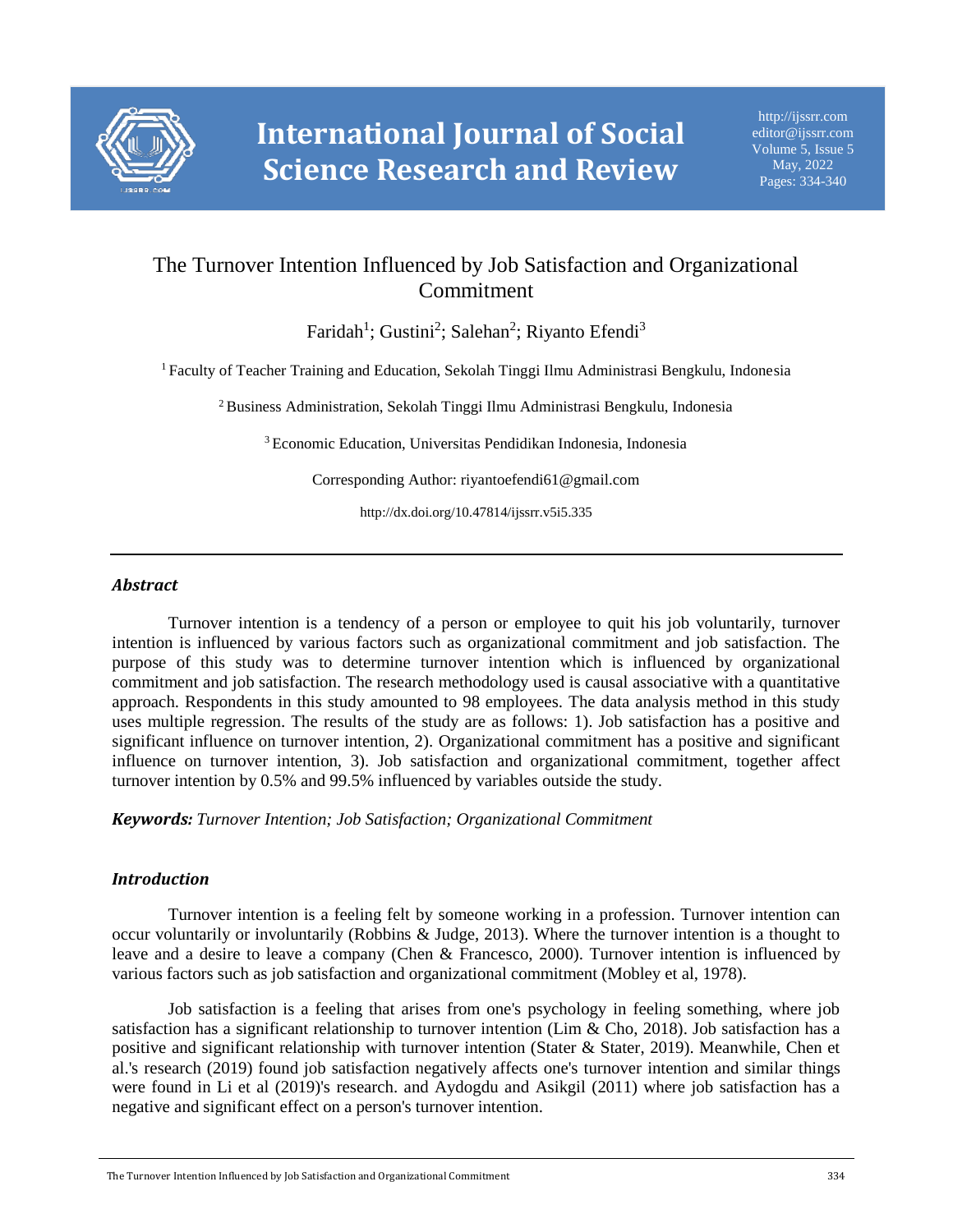

Another factor that affects turnover intention is organizational commitment, research conducted by Zhou and Li (2020) found organizational commitment positively and significantly affects turnover intention. Meanwhile, research by Aydogdu and Asikgil (2011) found organizational commitment to have a negative and significant effect on turnover intention. The same thing is shown by the research of Rawashdeh and Tamimi (2019) which found organizational commitment to have a negative effect on turnover intention.

Based on the phenomena and various research results, it can be seen that job satisfaction and organizational commitment have a relationship with turnover intention. The purpose of this study was to determine the effect of job satisfaction and organizational commitment on turnover intention. so that in the future they can contribute to decision-making for companies or related parties who have interests in the world of work.

#### **Turnover\_Intention**

Turnover intention is a thought to leave, a desire to leave a job in the future, and a desire to find a new job (Chen & Francesco, 2000). Turnover intention can occur voluntarily or involuntarily (Robbins & Judge, 2013). So it can be concluded that turnover intention is the thought or desire of an employee to stop working, then leave the company and change to another job according to his wishes.

The indicators of turnover intention according to Chen & Francesco (2000) are; 1). The existence of thoughts to get out, 2). Desire to leave the company in the coming months, 3). The desire to look for other job vacancies, while the factors that influence turnover intention are; 1). Job satisfaction, 2). Organizational commitment, 3). Work environment, 4). Individual characteristics (Mobley et al, 1978). Meanwhile, the impact of turnover intention is; 1). Workload, 2). Employee withdrawal fees, 3). Training costs, 4). The existence of lost production during employee turnover, 5). A lot of waste, 6). Trigger employee stress (Mobley et al, 1978).

#### **Job\_Satisfaction**

Job satisfaction is a positive emotional state that is the result of evaluating one's work experience (Mathis & Jackson, 2010). According to Robbin and Judge (2013) satisfaction is a person's general attitude towards work which is indicated by the difference between the number of awards received by workers and the amount they believe they should receive (Robbins, 2010). So it can be concluded that job satisfaction is a general attitude of a person toward the work he does, including pleasant or unpleasant emotions expressed at work.

The indicators of job satisfaction according to Robbins and Judge (2013) are; 1). Job satisfaction itself, 2). Satisfaction with salary, 3). Satisfaction with the attitude of superiors, 4). Satisfaction with coworkers, 5). Satisfaction with promotion. The factors that influence job satisfaction according to Luthans et al (2021), namely; 1). The work itself, 2). Salary, 3). Opportunity to advance, 4). Supervision, 5). Work colleague. While the factors that are influenced by job satisfaction according to Robbin and Judge (2013) are; 1). Quit a job, 2). Aspirations, 3). Loyalty, 4). Devotion.

#### **Organizational\_Commitment**

Commitment is the nature of the relationship between an individual and an organization that allows a person to have a high commitment, which can be seen from the characteristics, namely a strong drive to remain a member of the organization, a willingness to try their best for the benefit of the organization, trust, and strong acceptance to remain a member. organization (Porter & Smith, 1995). Organizational commitment is the degree to which employees sided with an organization and its goals and desires to maintain membership in the organization (Robbins & Judge, 2013). So it can be concluded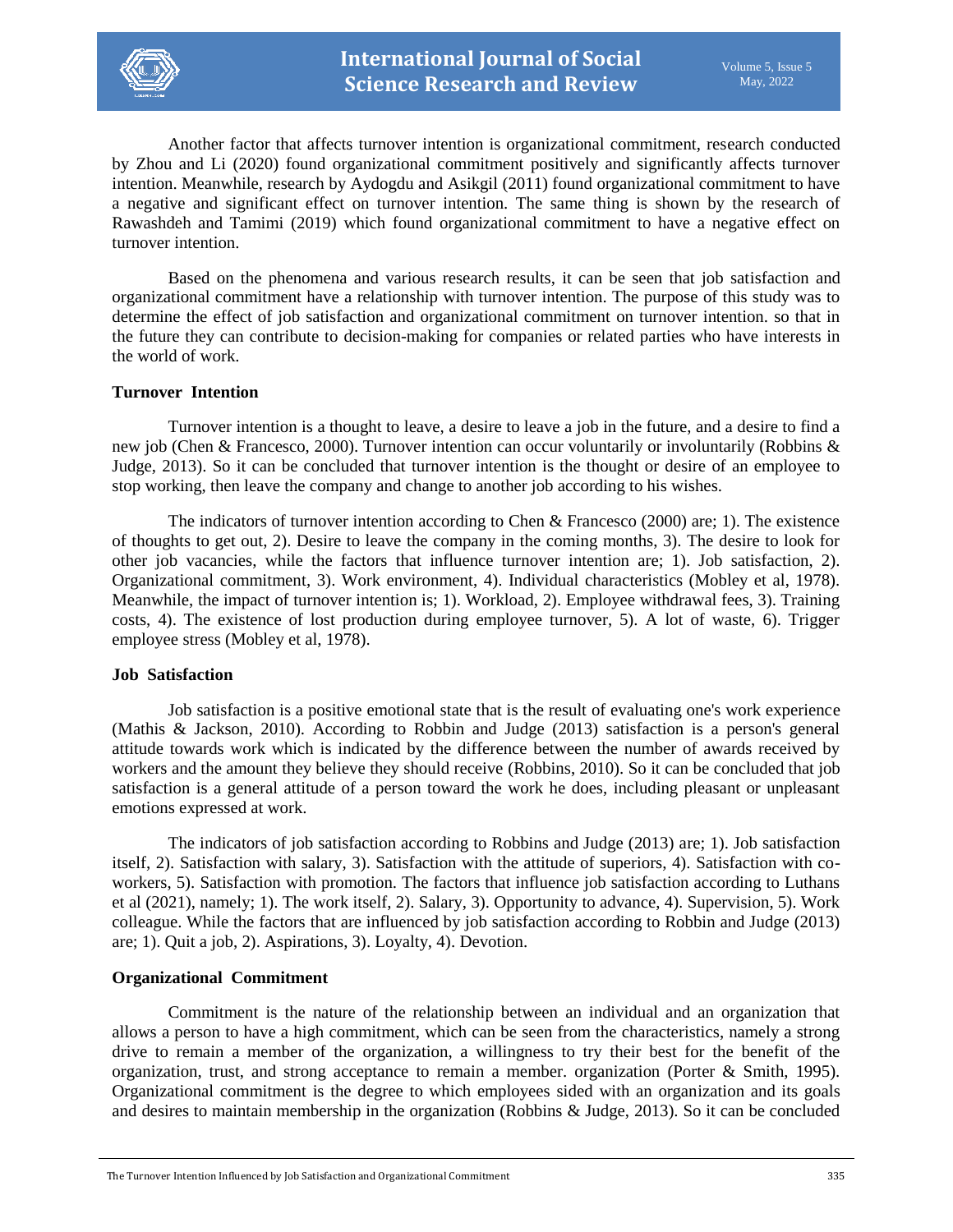

that organizational commitment is a feeling of loyalty and involvement of an employee in an organization or company.

The indicators of organizational commitment according to Robbins and Judge (2013) are; 1). Affective commitment, 2). Continuance commitment, 3). Normative commitment. The impact of organizational commitment, among others 1). High organizational commitment is beneficial for the organization, 2). High organizational commitment increases work motivation to achieve goals, 3). High organizational commitment will maintain its membership, 4). High organizational commitment has a negative relationship with turnover intention. Meanwhile, the principles that build organizational commitment are; 1). Maintain or increase self-esteem, 2). Respond with empathy, 3). Asking for help and encouraging involvement, 4). Expressing thoughts, feelings, and rationale, 5). Provide support without taking over responsibility.

## *Research Framework\_and\_Hypothesis*

## **The\_Effect of Job Satisfaction on Turnover Intention**

Research conducted by Stater and Stater  $(2019)$  job satisfaction has a positive and significant relationship to turnover intention. Research conducted by Lim and Cho (2018) job satisfaction has a significant relationship to turnover intention. While the research of Chen et al (2019), Dewi and Nurhayati (2021) found job satisfaction negatively in influencing a person's turnover intention, and similar things were found in the research of Li et al (2019) and Aydogdu and Asikgil (2011) where job satisfaction had a significant effect on negative and significant to a person's turnover intention.

 $H<sub>1</sub>$ : Job satisfaction has a negative and significant effect on turnover intention.

## **The\_Effect of Organizational Commitment on Turnover Intention**

Research conducted by Aydogdu and Asikgil (2011) found organizational commitment to have a negative and significant effect on turnover intention. Research conducted by Dewi and Nurhayati (2021), and Bachri and Solekah (2021) found that organizational commitment has a negative and significant influence on turnover intention. The same thing is shown by the research of Rawashdeh and Tamimi (2019) which found organizational commitment to have a negative effect on turnover intention.

H2: Organizational commitment has a negative and significant effect on turnover intention.

Based on various theoretical explanations, research findings, and developing hypotheses regarding the effect of job satisfaction and organizational commitment on turnover intention. Then the research framework in (Figure 1) is as follows:



**Figure 1. Research Framework**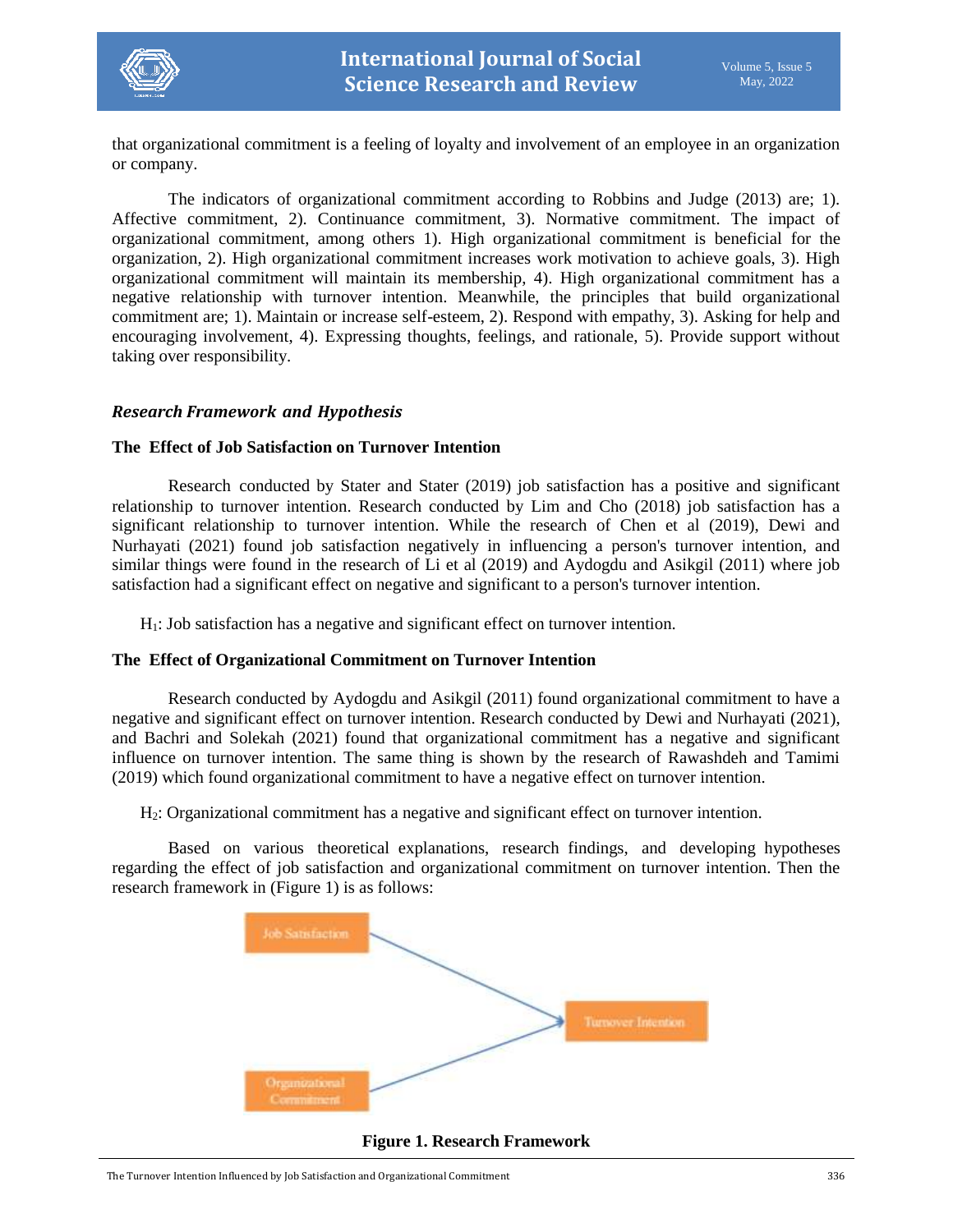

# *Methodology*

This research is a causal associative with a quantitative approach. Causal associative research is research that aims to analyze the relationship between one variable and another. The type of data in this study is quantitative, namely data in the form of numbers or qualitative data that is numbered (Efendi et al, 2019). The data analysis method in this research is multiple regression. This study uses population research, where the entire population is used as the research sample. Respondents in this study were 98 employees of Batik SMEs in Yogyakarta.

# *Findings*

Table 1 below is the results of multiple regression analysis of research data, with the results of the study as follows:

| <b>Tabel 1. Hasil Analisis Regresi</b> |                            |                    |       |
|----------------------------------------|----------------------------|--------------------|-------|
| Variable                               | Koef.<br>Regression<br>(B) | <b>T</b> Statistic | Sig.  |
| Job satisfaction                       | 0.001                      | 2.652              | 0.009 |
| Organizational<br>commitment           | 0.062                      | 2.825              | 0.005 |
| Constant                               |                            | 7.741              |       |
| R                                      |                            | 0.074              |       |
| $\mathbb{R}^2$                         |                            | 0.005              |       |
| <b>F</b> Statistic                     |                            | 0.260              |       |
| Sig                                    |                            | 0.772              |       |
| Course Duissen, Data Ducassard         |                            |                    |       |

Source: Primary Data Processed

## **The\_Effect of Job Satisfaction on Turnover Intention**

Based on the results of the regression analysis, it is known that job satisfaction has an effect on employee turnover intention, indicated by the regression coefficient value of 0.001. At the 5% significance level, it is known that the t-count value is 2.652 with a significance of 0.009. With these results, the first hypothesis is rejected because job satisfaction has a positive and significant effect on turnover intention.

## **The\_Effect of Organizational Commitment on Turnover Intention**

Based on the results of the regression analysis, it is known that organizational commitment has an effect on employee turnover intention, indicated by the regression coefficient value of 0.062. At the 5% significance level, it is known that the t-count value is 2.825 with a significance of 0.005. With these results, the second hypothesis is rejected because the organizational commitment has a positive and significant influence on turnover intention.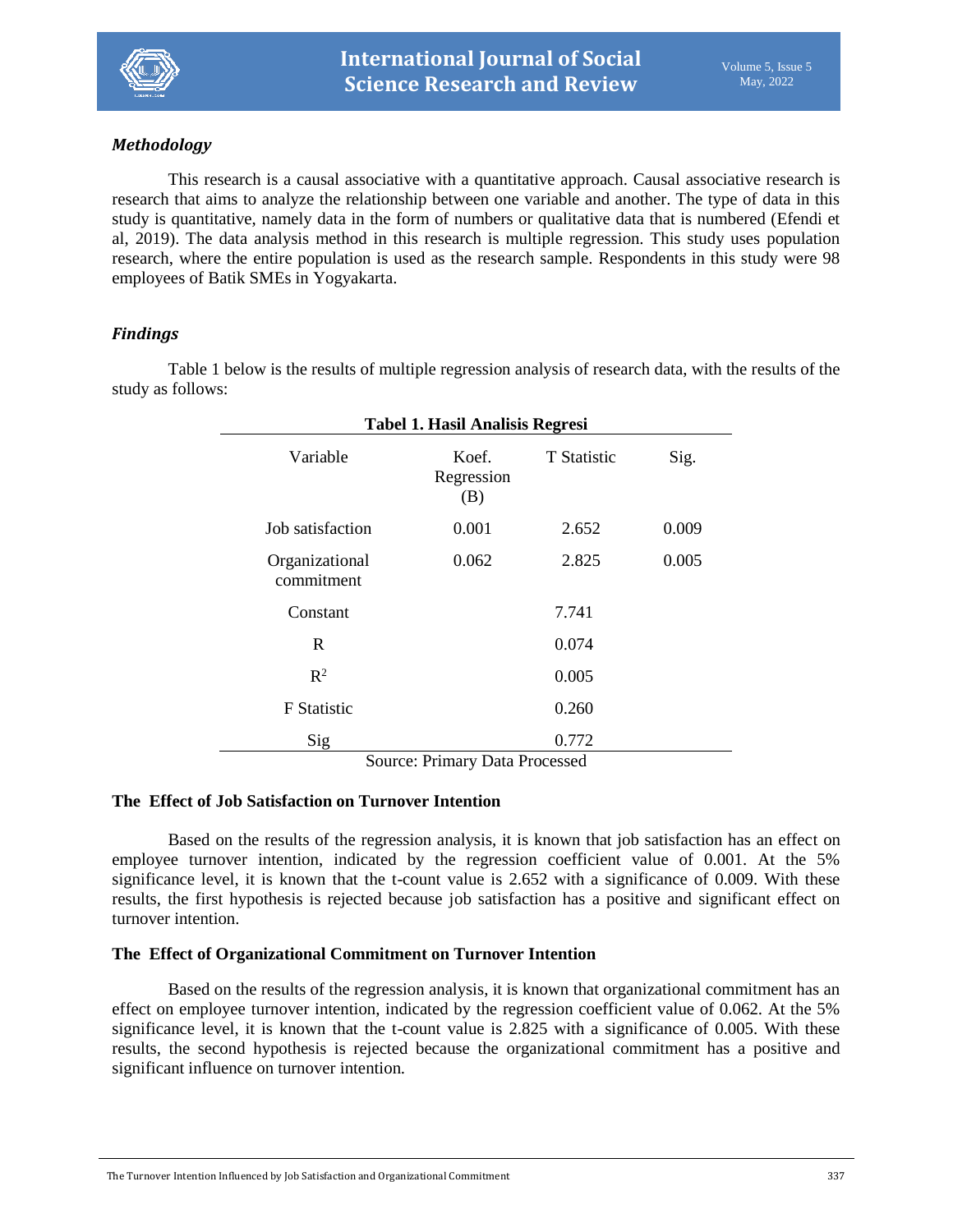

## **Coefficient\_of Determination R\_Square (R<sup>2</sup> )**

The coefficient of determination R Square is used to show how big the percentage of the variable job satisfaction and organizational commitment together in influencing the variable turnover intention. The results of the analysis show that the coefficient of determination  $R^2$  has a value of 0.005 or it can be said that 0.5% turnover intention is influenced by job satisfaction and organizational commitment. While the remaining 99.5% is influenced by other variables that do not exist in this study.

## *Discussion*

#### **The\_Effect of Job Satisfaction on Turnover Intention**

Based on the results of the research that has been analyzed there is a positive and significant influence between job satisfaction and turnover intention. This is indicated by the regression coefficient value of 0.001. At the 5% significance level, it is known that the t-count value is 2.652 with a significance of 0.009. So it can be concluded that the higher the job satisfaction, the lower the turnover intention. On the other hand, the lower the job satisfaction, the higher the turnover intention.

With the results of this study supported by the findings of Lim and Cho (2018) job satisfaction has a significant relationship to turnover intention. While different things were found in the research of Chen et al (2019), Dewi and Nurhayati (2021) found job satisfaction negatively in influencing a person's turnover intention, and similar things were found in the research of Li et al (2019) and Aydogdu and Asikgil (2011). where job satisfaction has a negative and significant effect on a person's turnover intention.

## **The\_Effect of Organizational Commitment on Turnover Intention**

Based on the results of the research that has been analyzed there is a positive and significant influence between organizational commitment and turnover intention. This is indicated by the regression coefficient value of 0.062. At the 5% significance level, it is known that the t-count value is 2.825 with a significance of 0.005. So it can be concluded that the higher the organizational commitment, the lower the turnover intention. On the other hand, the lower the organizational commitment, the higher the turnover intention.

The results of this study are not supported by research conducted by Aydogdu and Asikgil (2011) found organizational commitment has a negative and significant influence on turnover intention. Research conducted by Dewi and Nurhayati (2021), and Bachri and Solekah (2021) found that organizational commitment has a negative and significant influence on turnover intention. The same thing is shown by the research of Rawashdeh and Tamimi (2019) which found organizational commitment to have a negative effect on turnover intention.

## Coefficient of Determination R Square  $(R^2)$

The results of this study indicate that there is a positive and significant effect between job satisfaction and organizational commitment on turnover intention. This is indicated by the results with the results of testing with the F test which obtained a calculated F value of 0.260 with a significance value of 0.772 F. The coefficient of determination R Square is used to show how big the percentage of job satisfaction and organizational commitment together in influencing turnover intention. The results show that the coefficient of determination R2 has a value of 0.005 or it can be said that job satisfaction and organizational commitment affect turnover intention. While the remaining 99.5% is influenced by other variables that are not in the study.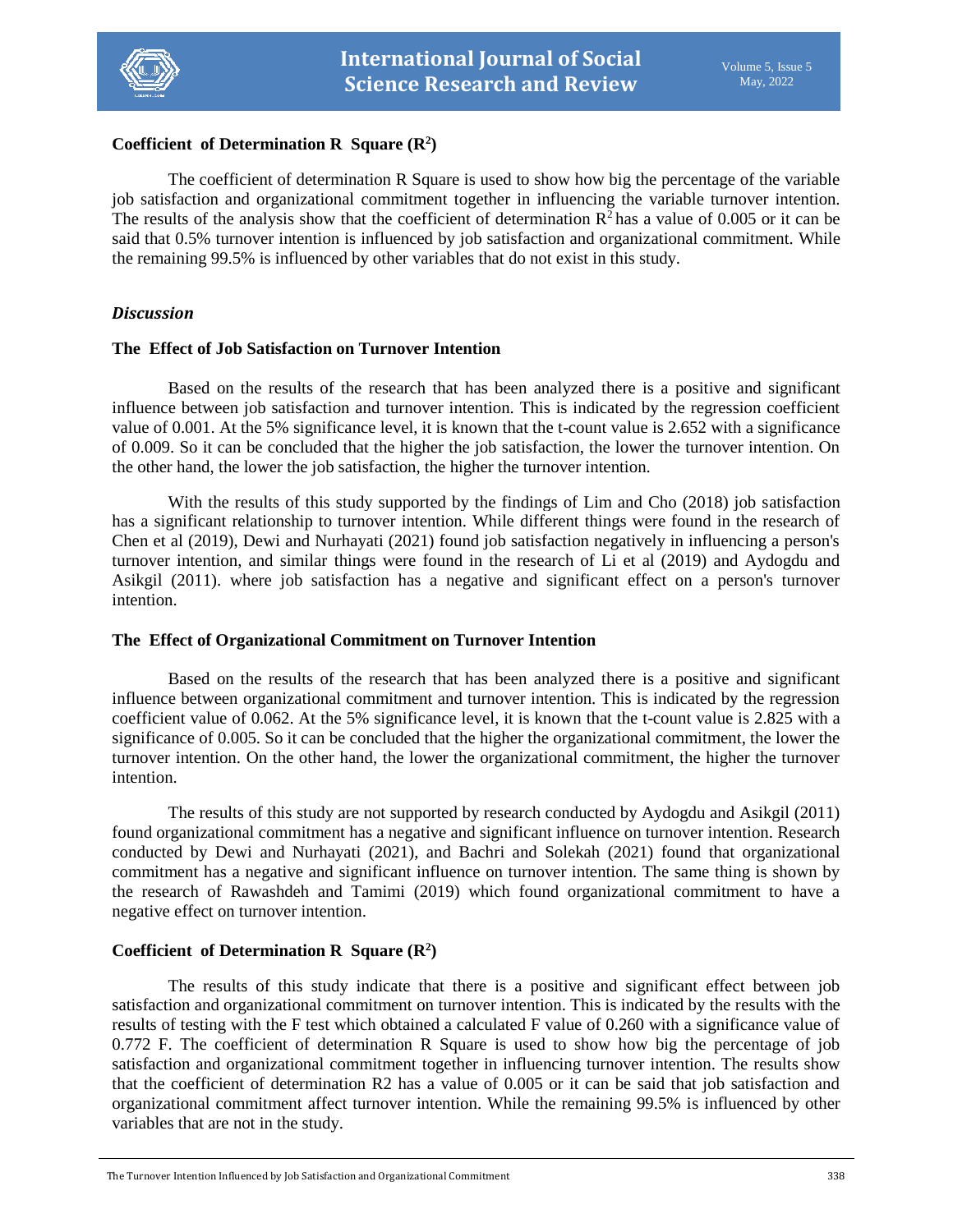

## $Conclusion$

Based on the result and discussion, we can conclude that; 1). Job satisfaction has a positive and significant influence on turnover intention, 2). Organizational commitment has a positive and significant influence on turnover intention, 3). Job satisfaction and organizational commitment, together affect turnover intention by 0.5% and 99.5% influenced by variables outside the study. Together with the limitations in this study, it can be used as a reference for further research in the future.

# *References*

- Aydogdu, S., & Asikgil, B. (2011). An empirical study of the relationship among job satisfaction, organizational commitment and turnover intention. *International review of management and marketing*, *1*(3), 43-53.
- Bachri, F., & Solekah, N. A. (2021). Organizational Commitment as Mediating Variable of Employee Job Satisfaction Toward Turnover Intentions. *INOBIS: Jurnal Inovasi Bisnis dan Manajemen Indonesia*, *4*(2), 151-162.
- Chen, Z. X., & Francesco, A. M. (2000). Employee demography, organizational commitment, and turnover intentions in China: do cultural differences matter?. *Human relations*, *53*(6), 869-887.
- Chen, X., Ran, L., Zhang, Y., Yang, J., Yao, H., Zhu, S., & Tan, X. (2019). Moderating role of job satisfaction on turnover intention and burnout among workers in primary care institutions: a crosssectional study. *BMC public health*, *19*(1), 1-10.
- Dewi, R. S., & Nurhayati, M. (2021). The Effect of Career Development on Turnover Intention with Job Satisfaction and Organizational Commitment as Mediators, Study at PT Control Systems Arena Para Nusa. *European Journal of Business and Management Research*, *6*(4), 11-18.
- Efendi, R., Indartono, S., & Sukidjo, S. (2019). The Relationship of Indonesia's Poverty Rate Based on Economic Growth, Health, and Education. *International Journal of Multicultural and Multireligious Understanding*, *6*(2), 323-330.
- Lim, Y. H., & Cho, Y. C. (2018). Effects of job stress, fatigue, burnout, and job satisfaction on turnover intention among general hospital nurses. *Journal of the Korea Academia-Industrial cooperation Society*, *19*(6), 264-274.
- Luthans, F., Luthans, B. C., & Luthans, K. W. (2021). *Organizational Behavior: An Evidence-Based Approach Fourteenth Edition*. IAP.
- Mathis, R. L., & Jackson, J. H. (2010). *Human resource management*. South-Western College.
- Mobley, W. H., Horner, S. O., & Hollingsworth, A. T. (1978). An evaluation of precursors of hospital employee turnover. *Journal of Applied psychology*, *63*(4), 408.
- Porter, D. P., & Smith, V. L. (1995). Futures contracting and dividend uncertainty in experimental asset markets. *Journal of Business*, 509-541.
- Rawashdeh, A. M., & Tamimi, S. A. (2019). The impact of employee perceptions of training on organizational commitment and turnover intention: An empirical study of nurses in Jordanian hospitals. *European Journal of Training and Development*.